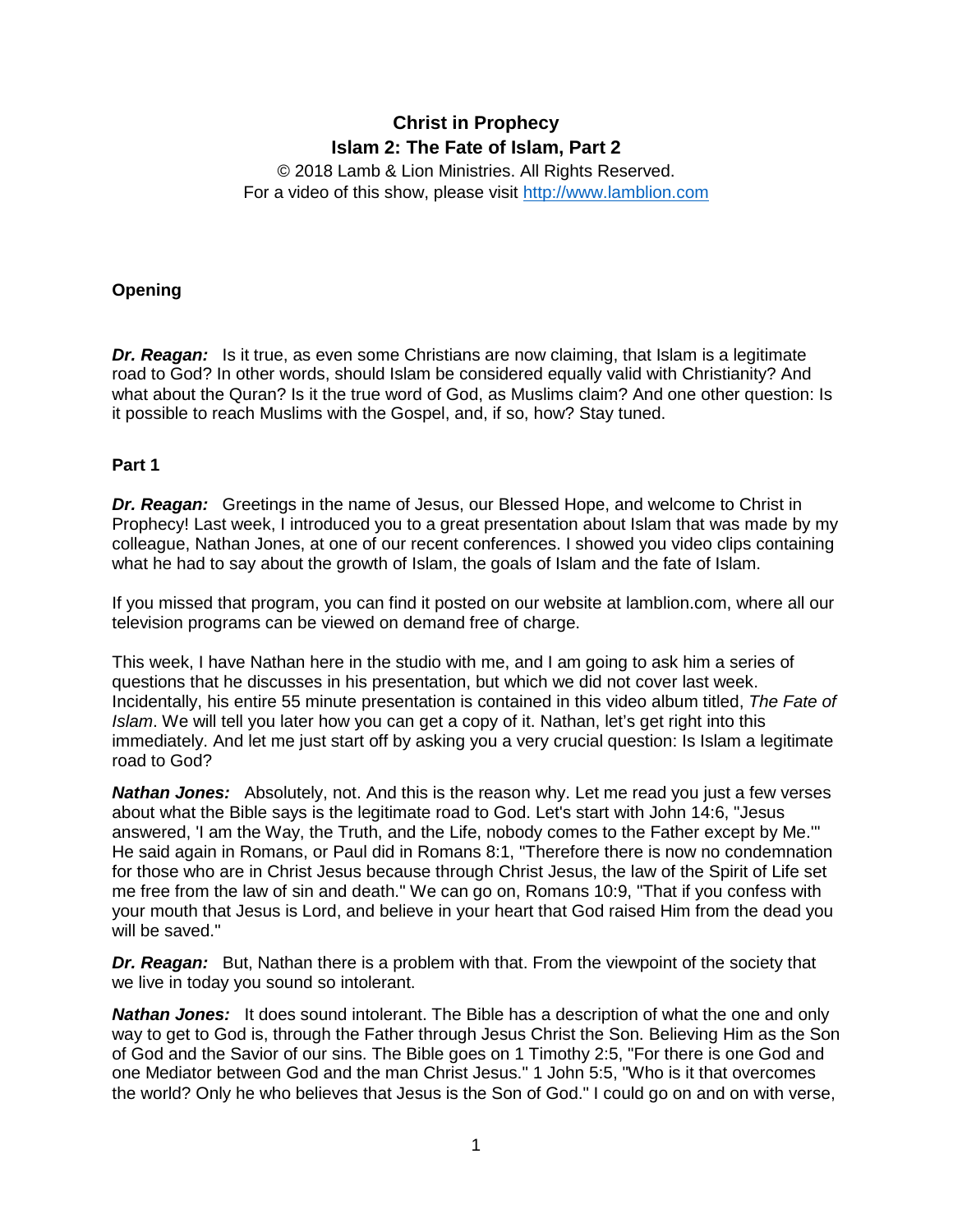after verse, after verse, but the Bible teaches that the one and only way to get to the Father is through the Son Jesus Christ. And Muslims, Islam does not teach that Jesus in the Son of God, or the Christ.

#### **Dr. Reagan:** What do they teach about Jesus?

*Nathan Jones:* They don't believe that Jesus is the Son of God but He is an esteemed man. In other words to believe in a Trinity like we do, the Father, Son and Holy Spirit to them is what they call "shirk" it is idolatry. Islam believes in a monotheism there is one God who is Allah, and his prophet is Mohammed. So, to get to Heaven or Paradise as Muslims calls it you have to work your way through it. There is actually quite a series of works that you have to go through to reach paradise.

*Dr. Reagan:* But, when Muslims speak to Christians they always start out by talking about how they believe in Jesus and trying to build some rapport with their Christian audience. Yes, we believe in Jesus. We honor Jesus, and so forth. But it is not the Jesus of the Bible.

*Nathan Jones:* Not at all. Not at all. It is a preconceived Jesus without the power and divinity. Matter of fact when Jesus died on the cross Muslims will teach that Judas Iscariot took Jesus' place and died on the cross, so they deny the crucifixion of Christ, and they deny the resurrection of Christ. So, their view of the Savior of salvation as the Bible says the only way to get to Heaven is through Jesus Christ, they flat out deny. And then they offer up a works based salvation to get to Paradise. So, they are two completely, totally different things. Teaching two completely different truths.

**Dr. Reagan:** The last time I was in Israel I noticed when we got to Nazareth and we started up the hill there to the magnificent Church of the Annunciation where supposedly Gabriel spoke to Mary, traditional site. That as you started up that hill there was a billboard that had been put up by the Muslims.

*Nathan Jones:* I've seen that, yeah.

*Dr. Reagan:* So, that every Christian pilgrim would see it. And it said, "Anyone who says that Jesus is the Son of God is a liar, and going to Hell." And so forth and so on. They just blatantly deny who He is.

*Nathan Jones:* Yeah, it is right outside the church.

*Dr. Reagan:* Yeah, right outside the church.

**Nathan Jones:** Right outside the church. Well, Muslims believe in a quiet a number of works to get to Paradise. And this is what they teach: First you have to say what is the Creed or the Shahada which is: There is no God but Allah, and Muhammad is his prophet. That is kind of like when we go up and we do the prayer to accept salvation. Muslims have their own prayer. But when you look at the Shahada there is no god by Allah, doesn't say Jehovah or Yahweh from the Bible. Allah who was the moon god of the Arabs of the time period. And Mohammad is his prophet. So, they deny even Jesus' preeminence in the Trinity. After that you have to do prayers five times a day you have to pray as a Muslim. You have to get on your knees and pray towards Mecca. Again a work's based salvation. You also have to give alms giving which is called "zakat"; it is one-twentieth of your income and it goes to help widows and orphans. But giving money is required for salvation. There is fasting called "sawm" which we of course know Ramadan the ninth month of the Islamic calendar where they don't eat or they abstain also from smoking and sex and all, all day long. It is a fasting that is a work to prove yourself worthy to Allah. They also have the pilgrimage which is called "the hajj" it is where you have to travel at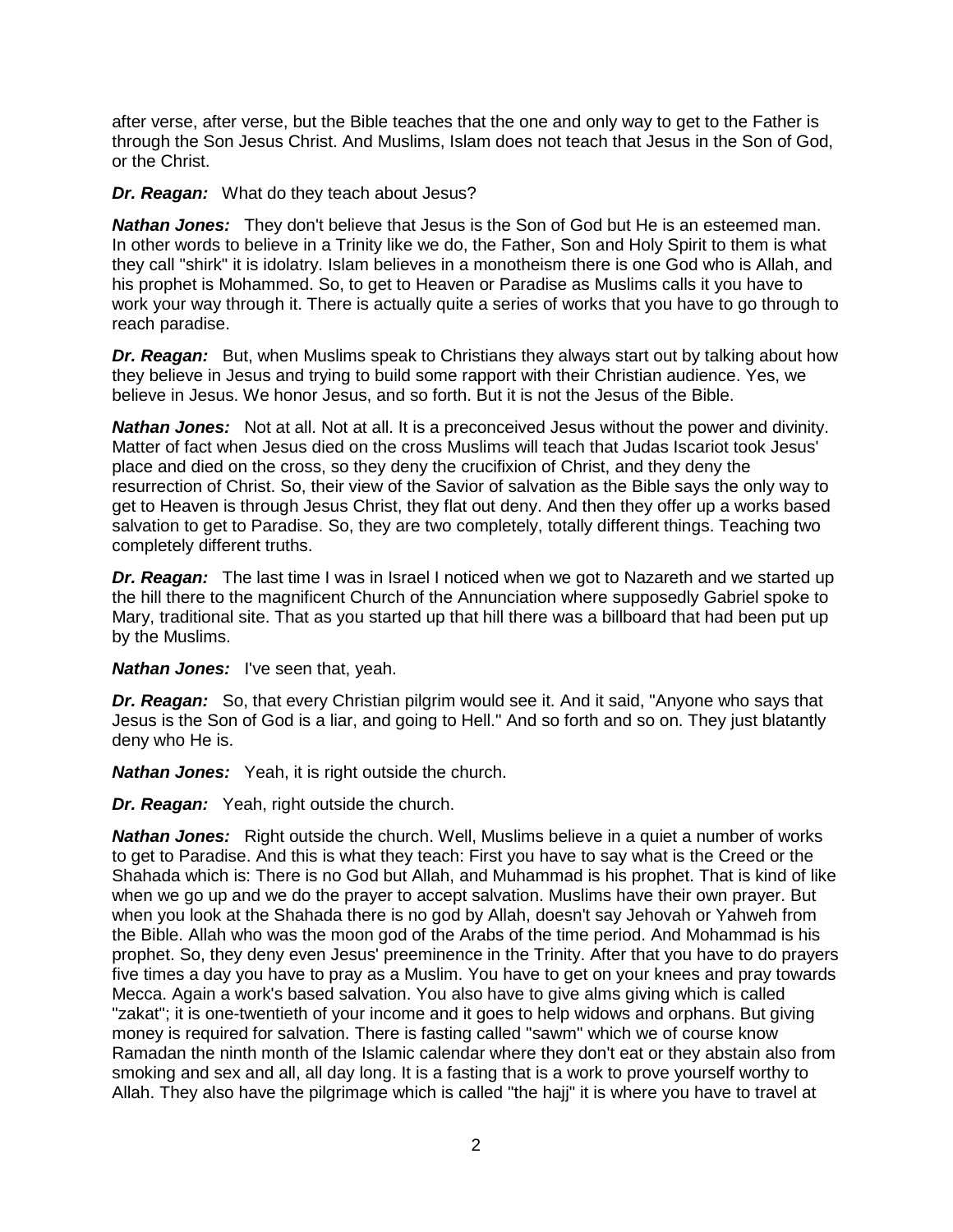least once in life to Mecca and go around the Kaaba stone, and if you can't do it then you send somebody in your place. And then there is an unspoken work and that is jihad, or the struggle, or to strive against the infidel. So for Muslims it is an extremely works based salvation, they have to do all those things.

**Dr. Reagan:** But my understanding of Islam is that even if you do all of those things you still have no assurance of salvation.

*Nathan Jones:* Absolutely. There is no eternal security.

*Dr. Reagan:* And no concept that you--I mean even Mohammed said he didn't know if he was saved or not.

*Nathan Jones:* Right. Right.

*Dr. Reagan:* And the only way you can be certain that you are saved in Islam, I mean absolutely certain is what?

*Nathan Jones:* Jihad. You have to die fighting the infidel.

*Dr. Reagan:* Yeah. Otherwise you just don't know.

*Nathan Jones:* Yes.

*Dr. Reagan:* Well, what about the god of Islam? You know we have very liberal Christians in America today who argue that the god of Islam has to be the same god of Judaism, and Christianity because we are monotheistic religions. So if we all believe in one god, we must all believe in the same god.

**Nathan Jones:** You know I think in my experience I find that people who say that the God of the Bible and the god of Islam, and the gods of Hinduism and all that, really tend to not be religious at all, they are irreligious. They assume that they all offer some kind of truth, and therefore all religions are going towards Heaven; even though all these different religious teach something totally different. For instance when it comes to Allah, Allah is a monotheism he is a one god, there is no Holy Spirit, there is no Son. And like I said earlier if you even suggest that that is idolatry to a Muslim. He is also very distant and unknowable.

*Dr. Reagan:* Very aloof.

*Nathan Jones:* Yeah, he is aloof. He doesn't connect with his people whatsoever.

*Dr. Reagan:* He's never mentioned in the Quran for example as god of love.

*Nathan Jones:* No, there is no love to him. He expects obedience because between a Muslim, which means one who submits and Allah, it's a master-slave relationship. There is no father-son relationship like in Christianity whatsoever. He reveals his will but he never reveals himself. He's feared by his followers. And he is also the creator of evil; he's not all good, but he's both good and evil. Now, I don't know about you but that does not sound like the God of the Bible whatsoever.

*Dr. Reagan:* Not at all. And you know when I look at liberal Christians and the old mainline Protestant denominations I'm talking about primarily those super liberal Christians I find that their attitude toward Muslims is the same as their attitude toward Jews; leave them alone, do not violate their culture by sharing the Gospel with them because they have their own road to God. And to me what that means is we are going to love them right into Hell.

*Nathan Jones:* Right. Right.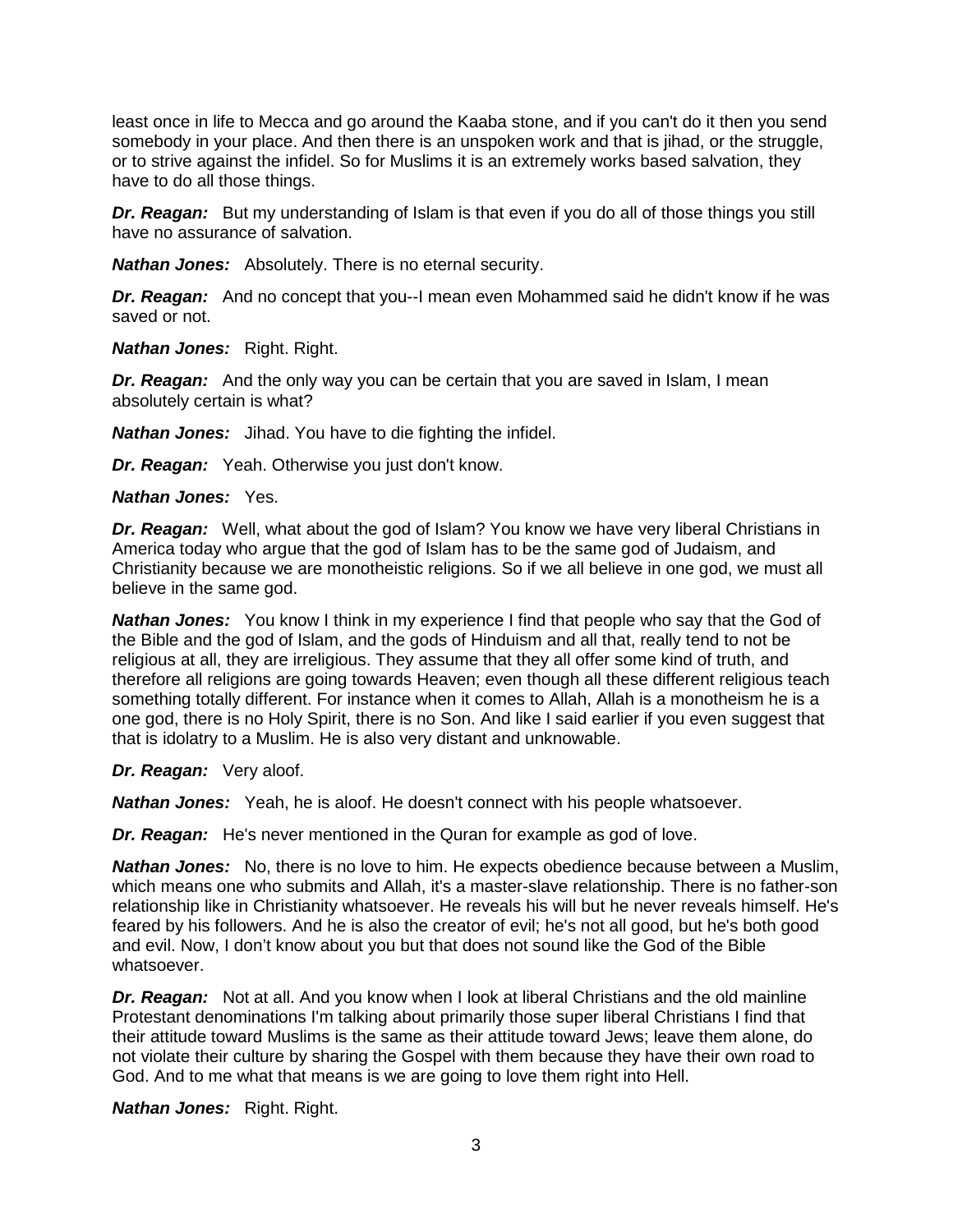*Dr. Reagan:* And they have that same view toward the Jewish people it is called Dual Covenant Theology; they argue that we have our covenant, they have their covenant they can work their way to Heaven through following the Law of Moses.

*Nathan Jones:* Well, when the greatest ethic in this day in age is tolerance then of course that is how we end up with that.

## **Part 2**

*Dr. Reagan:* Welcome back to my discussion with my colleague, Nathan Jones about the nature of Islam. Nathan, how about comparing for us the fundamental beliefs of Islam as compared with Christianity.

*Nathan Jones:* Well, certainly. One of the blessings of being Web Minister here is I get to speak to Muslims all over the world that either want to ask questions or debate about Islam. And when you start quoting from the Bible the very first thing they do is, "Well, wait a minute, the Bible is corrupted." Now, the Bible to them was corrupted by the Christians and the Jews. So, what we believe today isn't what was originally written. And that totally goes against archaeology. For instance the Dead Sea Scrolls which show for 2,000 years we've had the same translated Bible. The fact that 86,000 references from the early Church Father's to New Testament verses. What is it? 5,300 New Testament manuscripts that exist out there from the 1st and 2nd Centuries. We have a plethora of information that proves that the Bible is the Word of God and it hasn't been corrupted.

*Dr. Reagan:* If you know anything about how the scribes did that. I mean they were so careful. If there was one mistake the page was thrown away. They counted the number of lines down, they counted the number of characters over. It was very, very carefully done.

**Nathan Jones:** It was. Now of course another big difference between Islam and Christianity is their belief that Allah is one, he is not a Trinity as Christians believe.

*Dr. Reagan:* They think we do not believe in monotheism.

*Nathan Jones:* Oh, yeah, they think we are polytheists like the Romans used to think of Christians. Another thing too is their Creation story is different. They believe that humanity was created out of a blood clot and not from the image of God out of the dust. Another thing they teach too is we're in the Bible it is very clear that we are born in sin, we have a sin nature. But they do not teach that; they teach that man is inherently good and then strays along the way. So, it is a totally different view of the sin nature. They believe in salvation through works; where we believe in salvation through--by faith through grace--excuse me by grace through faith. Again their view of Jesus that He was just a man who died. He plays a role in end time eschatology, but He isn't the Son of God, they definitely believe that. They also have different views about the resurrections and judgments. You've written repeatedly about that. That their views of end times are vastly different than our views.

**Dr. Reagan:** Yes. Well, I think that is a good survey you just gave. And I think you could really sum it up the way our good friend at First Baptist Church in Dallas--

*Nathan Jones:* Robert Jeffress, yeah.

**Dr. Reagan:** --Robert Jeffress does it and he says, "Every other religion in the world is spelled do D-O, only Christianity is spelled D-O-N-E." It is all done. It was done by Jesus on the cross.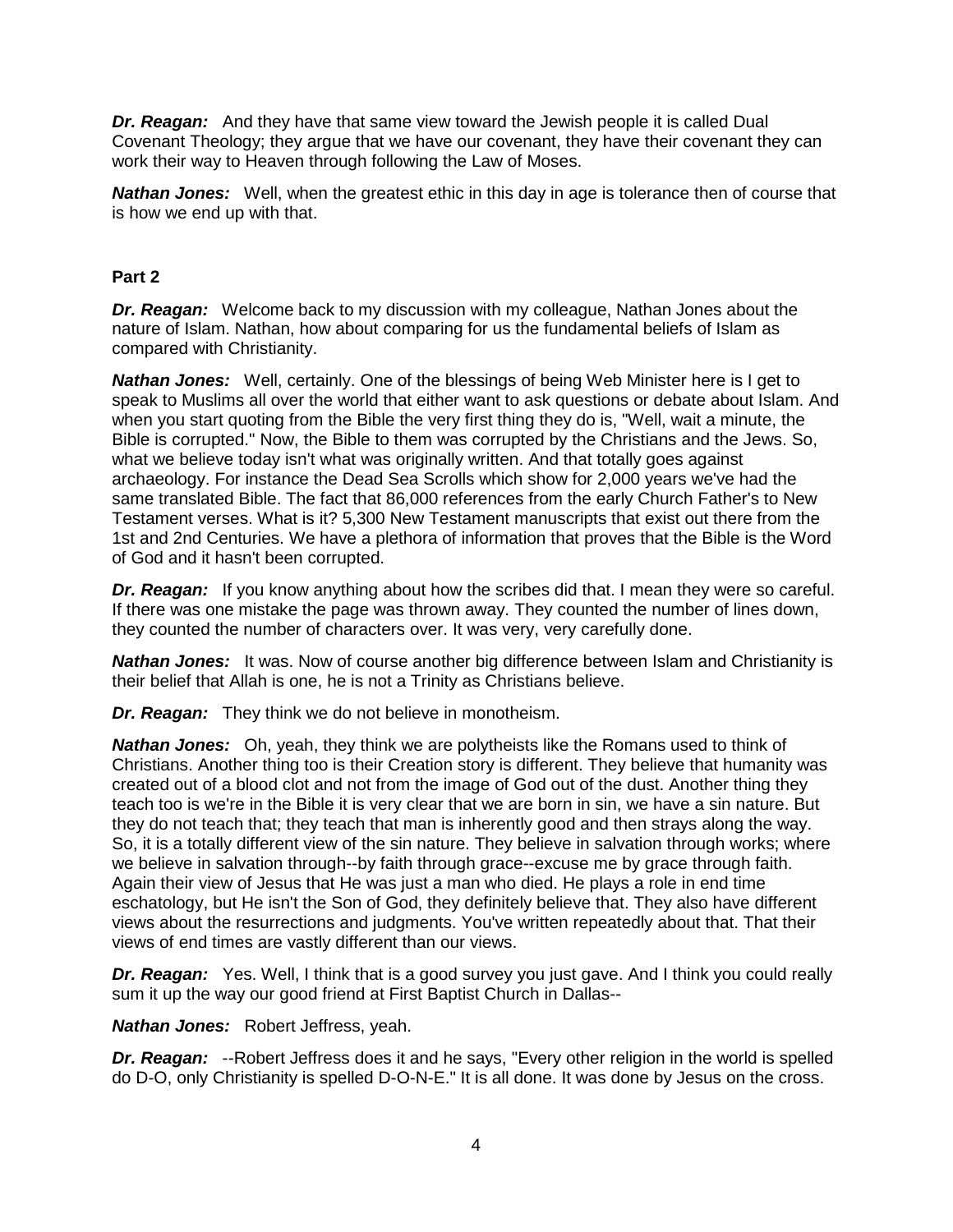All we've got to do is reach out in faith and receive that. But every other religion you've got to work your way to Heaven, and you never know whether you've got it or not.

#### *Nathan Jones:* Absolutely.

*Dr. Reagan:* Well, what about the Quran and the Bible, are they kind of similar?

*Nathan Jones:* They are night and day. Now, the origin of the Quran is that Mohammad at 40 years old being inflicted by gins or spirits went to a cave and he was going to kill himself. He was going to commit suicide. And that's where he claims the angel Gabriel came onto him and gave him these words. Now, he was illiterate; he couldn't write or anything. So, he would go into these caves and he would go into these trances and he'd start automatic writing on scraps of paper, or he'd bring men, imams with him and they would write down what he said. And over the years it was collected into what is called the Quran; which means the recitation. It took 23 years to write. And it was all the different things that he said. Now you and I have read the Quran and it reads like the rantings of a madman.

*Dr. Reagan:* Nothing compared to the Bible where you have stories. The Bible is based on history and historical stories that you can follow. You get the Quran and it is this, and that, and this, and it just it is very difficult to follow. It is like the rantings of a madman.

*Nathan Jones:* Yeah, because that is what it was, it was the rantings of a madman. It is about as long as the New Testament so it is not as thick as the Bible at all. It is only about as long as the New Testament. It took many years to compile, by the 7th Century is about when it was finally compiled. Now, Muslims will claim that it is inerrant, that it is perfect even though it went through--

*Dr. Reagan:* That is very interesting because there is a big difference in the Quran and the Bible in the sense of the word abrogation. In other words Muslim scholars say that a later revelation abrogates an earlier revelation if they conflict with each other. And it is very difficult to know which are the early ones, and which are the later ones when you read the Quran because they are all mixed up. But the scholars say they know. So when--for example Muslims come and speak to Christians they read all the verses that were early that talked about, honor the Christians, honor the Jews, we are people of the book and so forth. But when they rejected the teachings of Mohammad then he turned against them and began to say, "Kill them." And that abrogates the earlier. But they don't tell you that.

*Nathan Jones:* No they don't. Oh, look its peaceful. Well, wait a minute no they are following the later verses which say, "Kill all the Jews."

**Dr. Reagan:** Yeah. So, when they want to get along with you they quote the scriptures that say we are brothers. But then later on when they get into power, what happens? Suddenly it all the ones about you must submit. There can be no freedom of any other religion. And we'll kill you if you don't.

*Nathan Jones:* Oh, right. And Mohammad was a crook. He stole the Torah. He stole the New Testament. He even went to Persian Zoroastrianism and took it, and then he blended it all in.

*Dr. Reagan:* He stole wives.

*Nathan Jones:* He stole wives. He had 15 of them including a 9 year old girl.

*Dr. Reagan:* Yeah, and one of them I think was the wife of his son-in-law or something of that nature.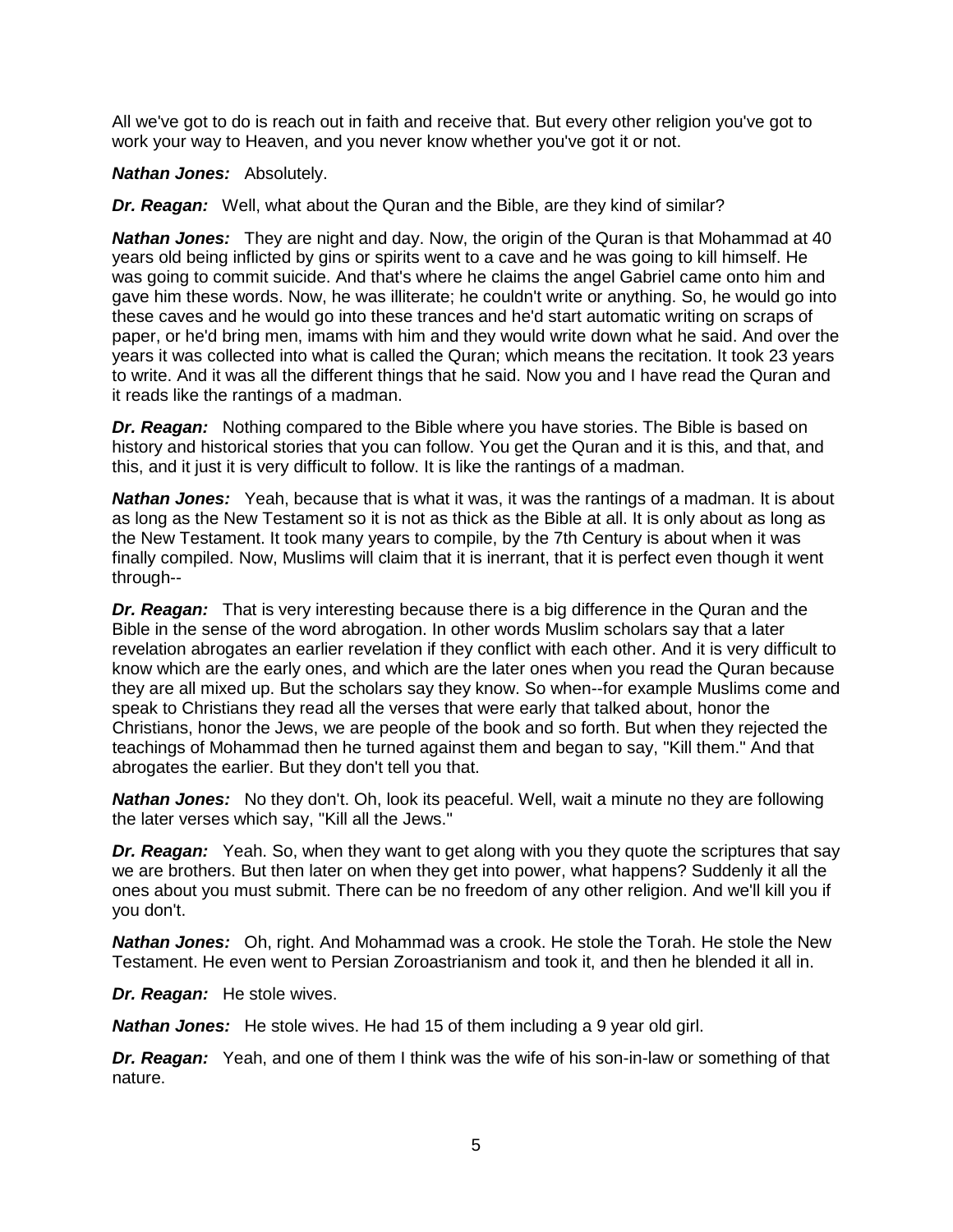*Nathan Jones:* Zaynab. Matter of fact tired of her family getting killed she actually poisoned Mohammad and on top of pneumonia that is what killed him.

*Dr. Reagan:* Yeah. I have always found that in talking with a Muslim one of the main things that draws them to the truth is to talk about the love of God, and the love of Jesus Christ.

#### *Nathan Jones:* Absolutely.

*Dr. Reagan:* I remember when Mark Gabriel I interviewed him and he said, "You know we have a story in the Quran," or maybe it is the Hadith, "that is exactly like the one in the New Testament where they bring the woman caught in adultery and Jesus says, 'Let him who is without sin throw the first stone," and tells her to go and sin no more." He said, "No, Mohammad said, 'Bring her back when her baby has been weaned.' And she brought him back. He put her down in the ground with her head sticking out and said, 'Now stone her to death in front of her child.'" And he said, "We just didn't know anything about the love of God." And when they experience that they move to Christianity.

*Nathan Jones:* That's because they have to read the Quran in Arabic.

*Dr. Reagan:* Yes. Yes, that's true. Well, that is our time in this segment. We'll be back in just a moment with another segment.

## **Part 3**

*Dr. Reagan:* Welcome back to my discussion about Islam with my colleague, Nathan Jones. Nathan, is it possible to reach Muslims with the Gospel? And if so how?

*Nathan Jones:* Oh, absolutely Dr. Reagan. That is actually how I end my presentation, *The Fate of Islam*. Folks, this is how you reach a Muslim for Christ.

# **Portion of** *Fate of Islam* **DVD**

*Nathan Jones:* Before we go on, I have to admit one thing. And I'm going to admit it right here, because I'm teaching you the truth about Islam and its role in the end times, society is going to label me a hater. To them I'm a card-carrying Islamophobe, which is a terrible thing to be called in this PC world nowadays. But, bear with me here, for in part they are correct. I do indeed hate Islam. Do you know why I hate Islam? Not the people naturally, but the system. I hate what Islam does to their people. It enslaves over a billion people to a religion that tells them they must kill themselves in order to be assured of going to Heaven.

I hate that Satan rules Islam, and so far he's gotten away with all the murders and atrocities Islam has committed in vilifying the name of God. I hate Islam because of all the Christians that have been murdered in the name of Allah. How God's magnificent and holy name has been tarnished.

This is what Islam does to a nation it subjugates its people and it plunges the world back into the Dark Ages. Islam has sent people to Hell by the billions. So yes, I hate Islam because I hate Satan. But, as you know, we Christians we're called to hate evil and to love good. So, it's okay to be a hater of Islam because it kills people, and for all of eternity.

Now as terrible as Islam is, it also presents the Church with the greatest opportunity for evangelism in world history, if you know how to evangelize the Muslim.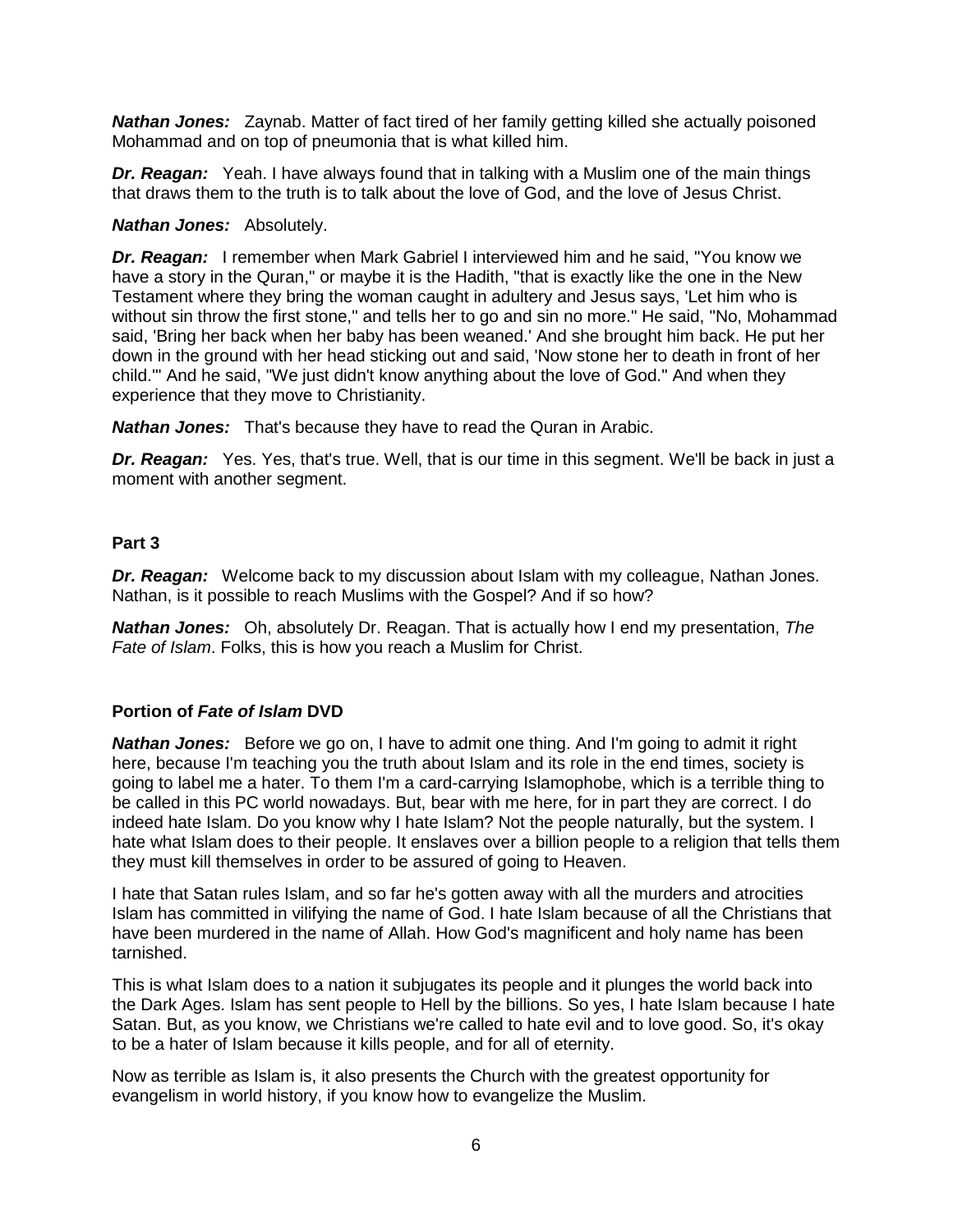One of the blessings at our ministry is that we get to talk to people all over the world. I have people write to me through various venues such as email and social networks. I've encountered so many Muslims seeking to understand God, or trying to convert me to Islam which just opens the door for sharing the Gospel with them. From these experiences, I'm going to share with you six different ways you can reach a Muslim for Christ.

#1: The Bible is okay to read. Sura 5:46-47 and 68 says that Mohammad gave the okay, thumbs up, for Muslims to read the Bible. If you give anyone the Word of God, and they read it, the Holy Spirit speaks through Scriptures.

As an example of this, I'll share the real life testimony of an ex-Muslim girl from Iran who calls herself Fars.

"I left Islam for several reasons. Originally because I was sent by my grandmother to a mullah to learn Islamic prayer. I was taught this in Arabic, which as a Persian, I didn't understand one word of it. When I asked this mullah what the heck it meant and what I was saying, he said it wasn't important that I know, just that I say it with all my heart. Say what with all my heart? He then complained to my grandmother that I was too questioning for a girl and should be talked to. Whatever! I finally bought an English translation of the Quran; I was appalled. No wonder the Mullah didn't want me to know what it all meant. When I read some of the passages in English to my mother she was shocked with disbelief. 'That can't be right!' She couldn't believe it and she had been a Muslim all her life and never knew exactly what the Quran said. She and my sister have both also left Islam. That is the tragic legacy especially in Iran which had Islam forced on it by Arabs. That is why educated college students are all up in arms because they are finally beginning to understand what Islam really means and says."

Now once Fars could read the Bible in her own language, she gave her life to Christ. So, it's okay for a Muslim to read the Bible, and you can tell them that.

#2: The Life of Christ. When you hold up the life of Mohammed: a killer, a murderer, a wife stealer, a child molester, a liar and put it up against Jesus Christ who is sinless, and loving, and holy, and died for us the Muslim is shocked. They can't believe the differences. The Jesus taught in the Quran isn't that Jesus at all. Of course, anyone is attracted to someone who lays their life down for them. Tell them what Jesus did for them by dying for their sins.

The following is a real testimony of a man from Morocco named Ibn Zakaria who learned this truth.

"I left Islam because I didn't find peace with it. Since my childhood, I had a lot of questions in my mind about Human Rights in Islam, women rights, Eternal life and about the life of Mohammed. I started looking for answers, by reading the Bible and comparing the life of Mohammed to that of the Lord Jesus Christ. I found myself far from Islam and enlightened by the Gospel and the truth of the Word of God."

#3: The love of God. God is love, but for Muslims, they never know love from Allah whatsoever. They see these mullahs on TV who are angry and yelling all the time. It's a religion of hate. A Muslim, like any person, wants to know love, and you can reach them by telling them about the love of God.

Abdel Masih of Egypt shared how he became saved when he encountered the love of God.

"I was born in Egypt to a Muslim family. I think in looking back that maybe my family was loving because it was liberal in its approach to Islam. It was very loving not because of Islam, but in spite of it. When I began to study I saw that the Quran was very filled with hate and not enough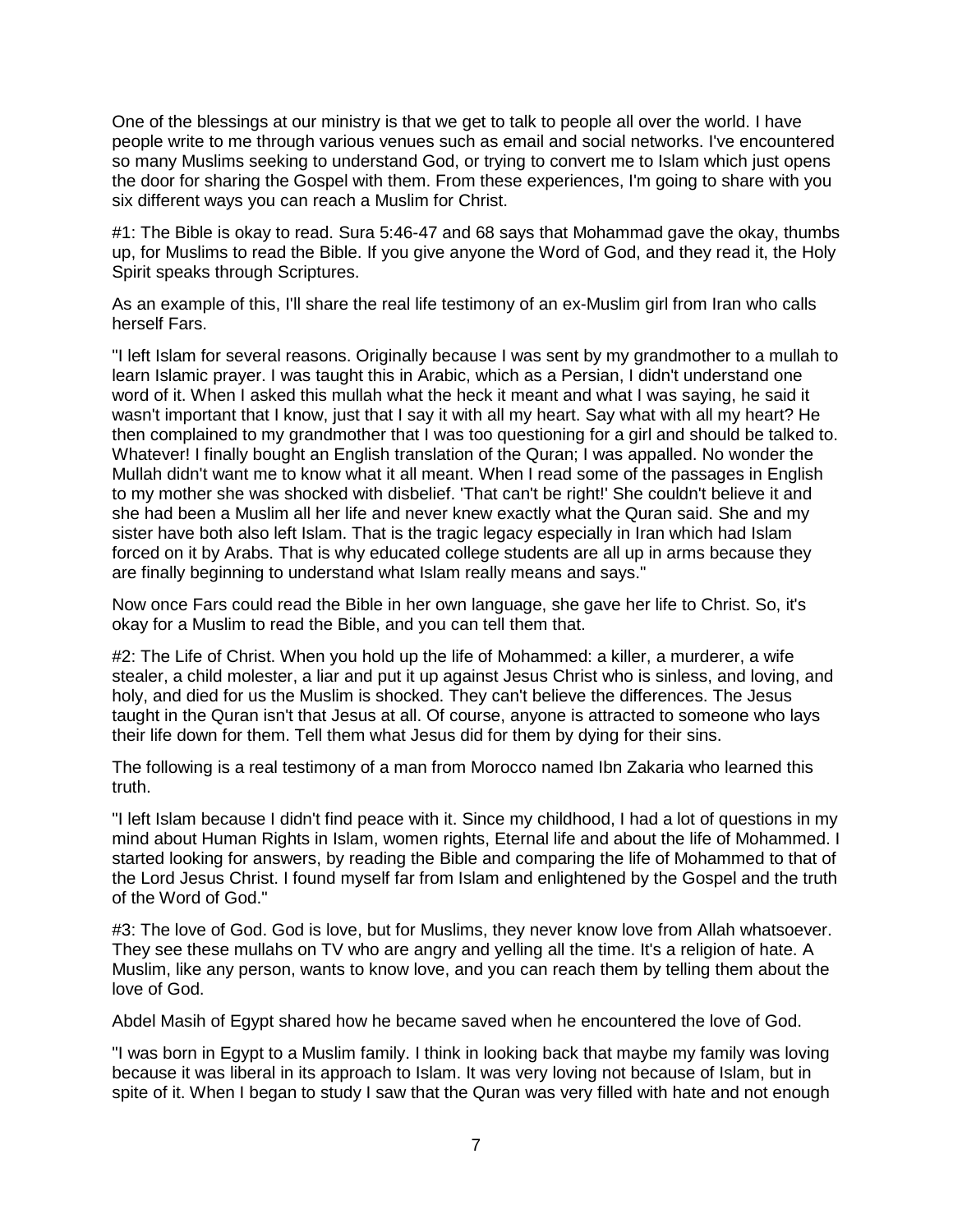on love. Christianity seemed so much more familiar and the Sermon on the Mount is a teaching after my own heart. There is nothing like it in the Islamic literature."

#4: The assurance of salvation. Mounif of Morocco wrote in his testimony about the lack of eternal security in Islam:

"My father was and still is an imam in a mosque. I had many questions about my place in Paradise, but there was no answer."

Muslims have no assurance of salvation except for one thing, and that is to die a martyr. To kill infidels by your own death is the only assurance they have of salvation. Why do you think certain Muslims are willing to blow themselves up in the name of Allah? Martyrdom is the only way they be can assured of entering into Paradise.

You, instead, can assure them that through Jesus Christ, who died once and for all for their sins, they can have the assurance of living in Heaven forever with their loving Father.

#5: Grace. Islam is like wearing shackles to a Muslim. They feel it. They know it. But, when you teach them about the grace of God, that there's nothing we can do to be saved, that God did it all for us, and that Jesus Christ paid for our sins on the cross, then they feel relieved. Maybe you can look back at the time when you got saved and you remember how it felt to have the weight of your sins and works lifted off of you? Well, a Muslim is looking for that weight to be lifted off of them as well.

Sinbad of India shared his experience casting off this weight:

"I had of course gone through the whole process of learning about Islam and the do's and don'ts, and had always tried to practice it but always was struggling as if I was forever carrying a great load on my back, as if I was in a prison. After I left I felt as if I had just been released from prison."

#6: A relationship with God. Learning one can have a personal relationship with God is one of the best ways to reach a Muslim for Christ. Christians enjoy a relationship with God, and not some distant unknowable being who could care less about them and wants their death to prove their faith, but a Heavenly Father who loves them and cares for them. The very Jesus that you and I accepted.

Cynthia from America shared about coming back to such a relationship:

"My fear of Allah became so intense that I hoped to get cancer and therefore be punished for my sins on earth instead of after death. I would scrub and cleanse my body in prayer so obsessively, that my hands became cracked and bloody. Still, I continued to believe in a religion that on the outside looked so moral and just. Then I did something that I told my parents and myself I would never do. I rented the movie "The Passion of The Christ." I held back tears that threatened to fall from my eyes until the short scene in the movie when Mary Magdalene reverts back to the day when Jesus was the only person who would accept her and love her. I began to cry as I suddenly realized what my mother had been trying to tell me for all those years. Finally, I understood that God loved me and was not out to get me or to harm me. It was at that moment that I knew that Allah was not God. I felt the love and protection of God all around me. I was no longer scared to live and no longer scared to die. The world looked so beautiful and I couldn't stop thanking God for saving me. It has only been two weeks since I was saved by Jesus Christ, and they have been the happiest two weeks of my life. Every day that I wake up I am so grateful that God never left my side during my seven year hiatus. I feel like He was just patiently waiting